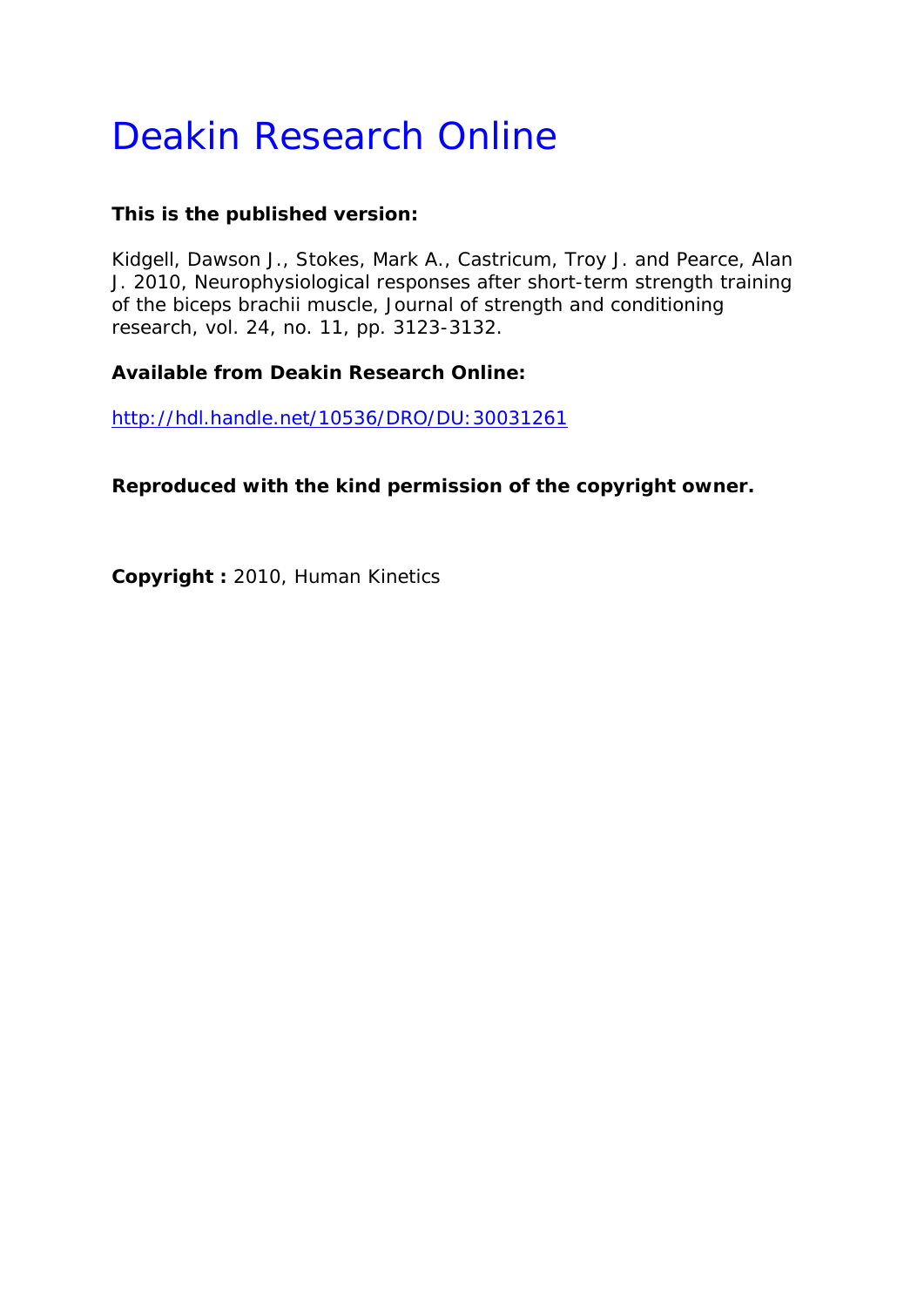# **NEUROPHYSIOLOGICAL RESPONSES AFTER SHORT-TERM STRENGTH TRAINING OF THE BICEPS BRACHII MUSCLE**

DAWSON **J. KIDGELL,<sup>1</sup> MARK A. STOKES,<sup>2</sup> TROY <b>J. CASTRICUM**,<sup>1</sup> AND ALAN **J. PEARCE**<sup>3</sup>

*ISchool* if *Exercise and Nutn'tion Sciences, Deakin University, Melbourne, Australia; 2School* if *Psychology, Deakin Universt'ty, Melbourne, Australia; and* 3 *School* if *Sport and Exercise Science, Victoria Univers1'ty, Melbourne, Australia* 

#### **ABSTRACT**

Kidgell, DJ, Stokes, MA, Castricum, TJ, and Pearce, AJ. Neurophysiological responses after short-term strength training of the biceps brachii muscle. J *Strength Cond Res* 24(11): 3123-3132, 2010. The neural adaptations that mediate the increase in strength in the early phase of a strength training program are not well understood; however, changes in neural drive and corticospinal excitability have been hypothesized. To determine the neural adaptations to strength training, we used transcranial magnetic stimulation (TMS) to compare the effect of strength training of the right elbow flexor muscles on the functional properties of the corticospinal pathway. Motorevoked potentials (MEPs) were recorded from the right biceps brachii (BB) muscle from 23 individuals (training group; *n* = 13 and control group;  $n = 10$ ) before and after 4 weeks of progressive overload strength training at 80% of 1-repetition maximum (1 RM). The TMS was delivered at 10% of the root mean square electromyographic signal (rmsEMG) obtained from a maximal voluntary contraction (MVC) at intensities of 5% of stimulator output below active motor threshold (AMT) until saturation of the MEP (MEP $_{\text{max}}$ ). Strength training resulted in a 28% ( $p = 0.0001$ ) increase in 1RM strength, and this was accompanied by a 53% increase ( $p = 0.05$ ) in the amplitude of the MEP at AMT, 33% ( $p = 0.05$ ) increase in MEP at 20% above AMT, and a 38% increase at MEP<sub>max</sub>  $(p = 0.04)$ . There were no significant differences in the estimated slope  $(p = 0.47)$ or peak slope of the stimulus-response curve for the left primary motor cortex (M1) after strength training ( $p = 0.61$ ). These results demonstrate that heavy-load isotonic strength training alters neural transmission via the corticospinal pathway

Address correspondence to Dawson]. KidgeII, dawson.kidgeII@deakin. edu.au.

*24(11}13123-3132* 

*Journal* if *Strength and Conditioning Research*  © *2010 National Strength and Conditioning Association*  projecting to the motoneurons controlling BB and in part underpin the strength changes observed in this study.

KEY WORDS transcranial magnetic stimulation, controlled strength training, biceps brachii, electromyography, corticospinal

#### **INTRODUCTION**

Anages in maximal voluntary contraction (MVC) force after a period of strength training have been attributed to adaptive modifications in the neuro-muscular system (see review by Folland and Williams [14]). Neural adaptati force after a period of strength training have been attributed to adaptive modifications in the neuromuscular system (see review by Folland and account for the rapid increase in strength within the first 2-4 weeks of a strength training program (14); however, the specific mechanisms contributing to this adaptation are not well understood Proposed neural mechanisms may range from an increase in neural drive to subtle changes in motor unit behavior, suggesting that there is no single mechanism responsible for the increase in strength and that adaptations probably extend to both supraspinal and spinal regions (14). Given that it still remains unclear what mechanisms contribute to the rapid development in strength after a period of heavy-load controlled strength training, the purpose of this study was to examine the contribution of the corticospinal tract after 4-weeks of upper limb strength training on strength development.

Adaptations in neural function after strength training have usually been investigated and quantified via changes in the amplitude of the muscle electromyogram (EMG) and more recently after single motor unit recordings (12). An increase in the amplitude of the surface EMG (sEMG) signal has, by default, been interpreted as an increase in neural drive, therefore contributing to the increase in force. Changes in neural drive can be investigated by recording evoked spinal cord responses such as the Hoffman Reflex (H-reflex), which is used to determine the level of motoneuron excitability and the magnitude of presynaptic inhibition of muscle spindle Ia afferents (29). Alternatively, the volitional wave (V-wave) that is a variant of the H-reflex can be used to quantify traininginduced modifications in efferent motoneuronal output (1). Elevated H-reflexes and V-wave amplitudes have been reported after maximal dynamic and isometric strength

#### VOLUME 24 I NUMBER 11 I NOVEMBER 2010 I **3123**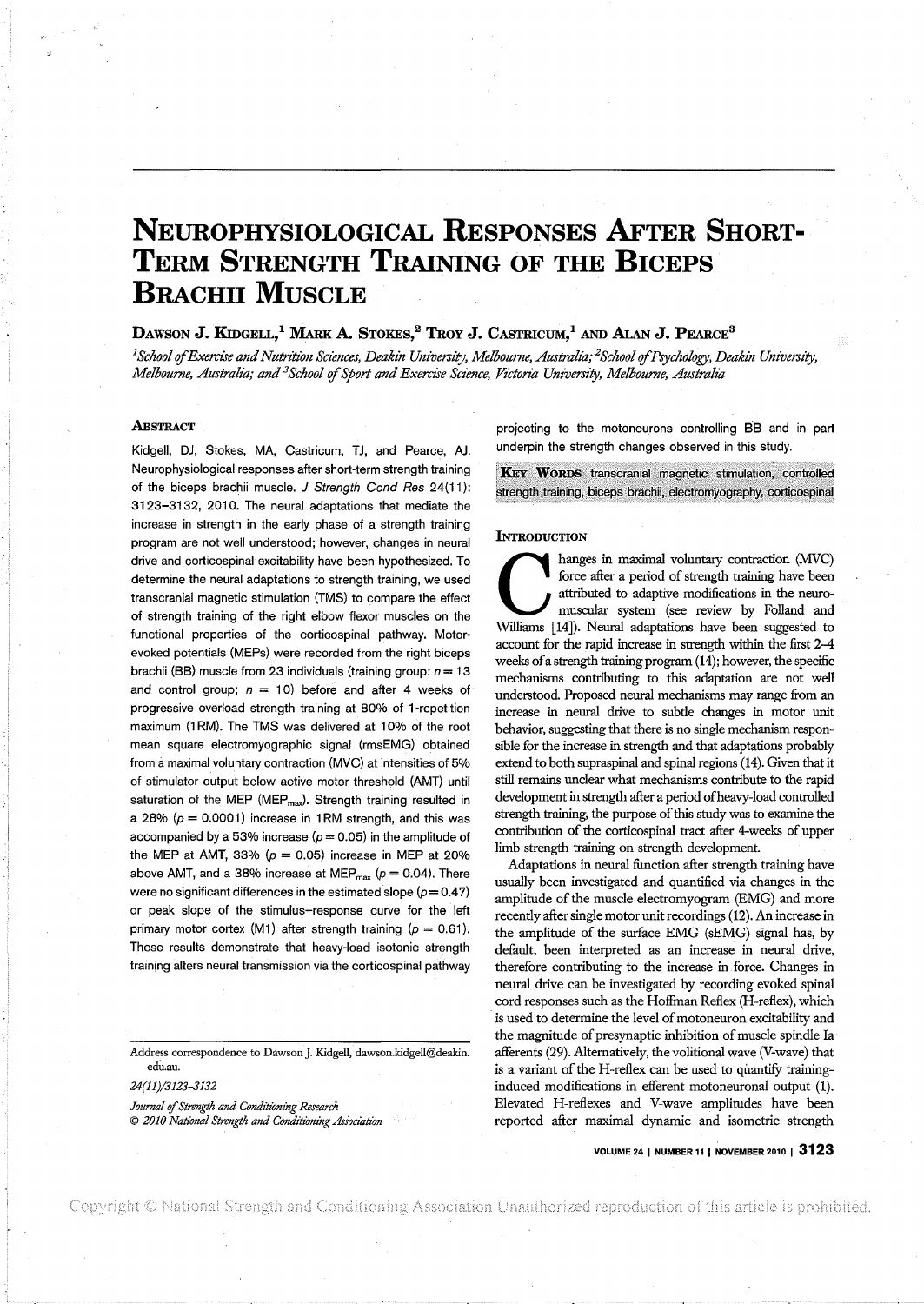training (7,11), suggesting enhanced neural excitability in descending corticospinal tracts. However, adjustments in H-reflex and V-wave amplitude after strength training may arise as a result of changes in the intrinsic properties of Ia afferents, such as presynaptic inhibition, intrinsic motoneuron properties, and changes in motoneuron firing rate (23). A limitation of these techniques is the difficulty in quantifying the site of adaptation (e.g., supraspinal or spinal) because neither technique directly measures the involvement of the primary motor cortex (M1) or corticospinal tract. The M1 and corticospinal tract are perhaps the primary supraspinal structures that are involved in modulating voluntary force production (3); therefore, changes in descending pathways should be measured with the appropriate technique.

Changes in M1 and corticospinal excitability can be measured using transcranial magnetic stimulation (TMS). Transcranial magnetic stimulation enables the assessment of corticospinal excitability during voluntary contractions in humans and has recently been used in strength training research (6,13,16,23,26,36). The TMS applied over the M1 can induce a series of descending volleys in the corticospinal tract, which in tum, causes a muscle response referred to as a motor-evoked potential (MEP). Changes in MEP amplitude are thought to reflect adjustments in the physiological strength of corticospinal cell projection onto the spinal motoneuron pool. Corticospinal excitability may also be measured by plotting the relationship of the MEP amplitude in response to stimulation at a range of stimulus intensities resulting in a sigmoid curve that reflects corticospinal excitability. The slope of the curve is influenced by the excitability of corticospinal cells underneath the stimulating coil and the spatial distribution of the excitable elements of the M1 and corticospinal pathway (5).

Motor skill practice studies have provided convincing evidence for a task-dependent adaptation in corticospinal output with suggested mechanisms of adaptation, including increased excitability of populations of corticospinal neurons projecting to the muscles involved in the skilled task (30,32), unmasking of latent synapses (2), and functional reorganization of the M1 (33). It has been hypothesized that strength training may also result in a similar adaptation, because the skilled element of strength training exercises (10). In light of this, TMS has recently been used in an attempt to determine the role of the corticospinal tract after a period of strength training. However, results have been inconsistent, and this may be attributed to the different training paradigms used, muscles trained and/or the different methods used to assess corticospinal excitability. For example 4 weeks of moderate to heavy-load isometric strength training of the first dorsal interosseous (FDI) muscle, decreased corticospinal excitability, despite a 33% increase in strength (6). Similarly, 4 weeks of strength training of the biceps brachii (BB) muscle increased strength by 31%; however, this was associated with a decrease in corticospinal excitability (24). In contrast to these findings, Beck et al. (4) demonstrated increased MEP

amplitude after 4 weeks of ballistic strength training of the tibialis anterior (TA). In support of this, Griffen and Cafarelli (16) after 4 weeks of strength training of the TA muscle, found a 32% increase in MEP amplitude, suggesting that strength training resulted in a task-specific adaptation within the corticospinal tract. However, it is difficult to compare the data across studies because different muscles and TMS protocols have been used. Furthermore, few studies have actually assessed isotonic strength training on MEPs evoked during voluntary contraction (24). Therefore, the purpose of this study was to investigate whether short-term controlled strength training stimulated changes in human corticospinal excitability after 4-week strength training of the BB muscle. We compared the effects of heavy-load controlled strength training on corticospinal conduction and excitability at active motor threshold (AMT), 20% above AMT and at maximum MEP amplitude (MEP<sub>max</sub>) during 10% of MVC background muscle activation. It was hypothesized that 4 weeks of heavyload controlled strength training would increase muscle strength, and this would be reflected by an increase in corticospinal excitability providing evidence for a corticospinal mechanism for strength development.

#### **METHODS**

#### **Experimental Approach to the Problem**

Twenty-three healthy participants (10 men and 13 women,  $26.8 \pm 7.3$  years) were randomly allocated into either a strength training (6 men,  $20.3 \pm 3.4$  years and 7 women, 24.5  $\pm$  3.0 years) or a control group (5 men, 27.6  $\pm$  7.9 years and 5 women,  $29 \pm 6.2$  years). All participants were right handed, as assessed by the Edinburgh handedness inventory (28), and, although being physically active and healthy in noncompetitive recreational activities, none of the participants had involvement in any kind of strength training in the previous 2 years. All participants gave written, informed consent to the experimental procedures, which conformed to the Declaration of Helsinki and were approved by the Human Research Ethics Committee of the University. Participants assigned to the strength training group were required to undertake 12 supervised strength training sessions over a 4-week training period. Participants assigned to the control group completed no training. At the beginning and at the end of the training period, each subject participated in a testing session that involved the following: (a) strength testing to evaluate maximal voluntary dynamic elbow flexor muscle strength (1 repetition maximum [1RM]) and maximal root mean square electromyography (rmsEMG) during an isometric MVC and (b) single pulse TMS applied to the hemisphere projecting to the right BB. All testing posttraining was conducted within 48 hours of the final supervised strength training session.

#### **Subjects**

Twenty-three people without a history of neurological disease volunteered to participate in the study (10 men and

## **3124 Journal of Strength and Conditioning Research**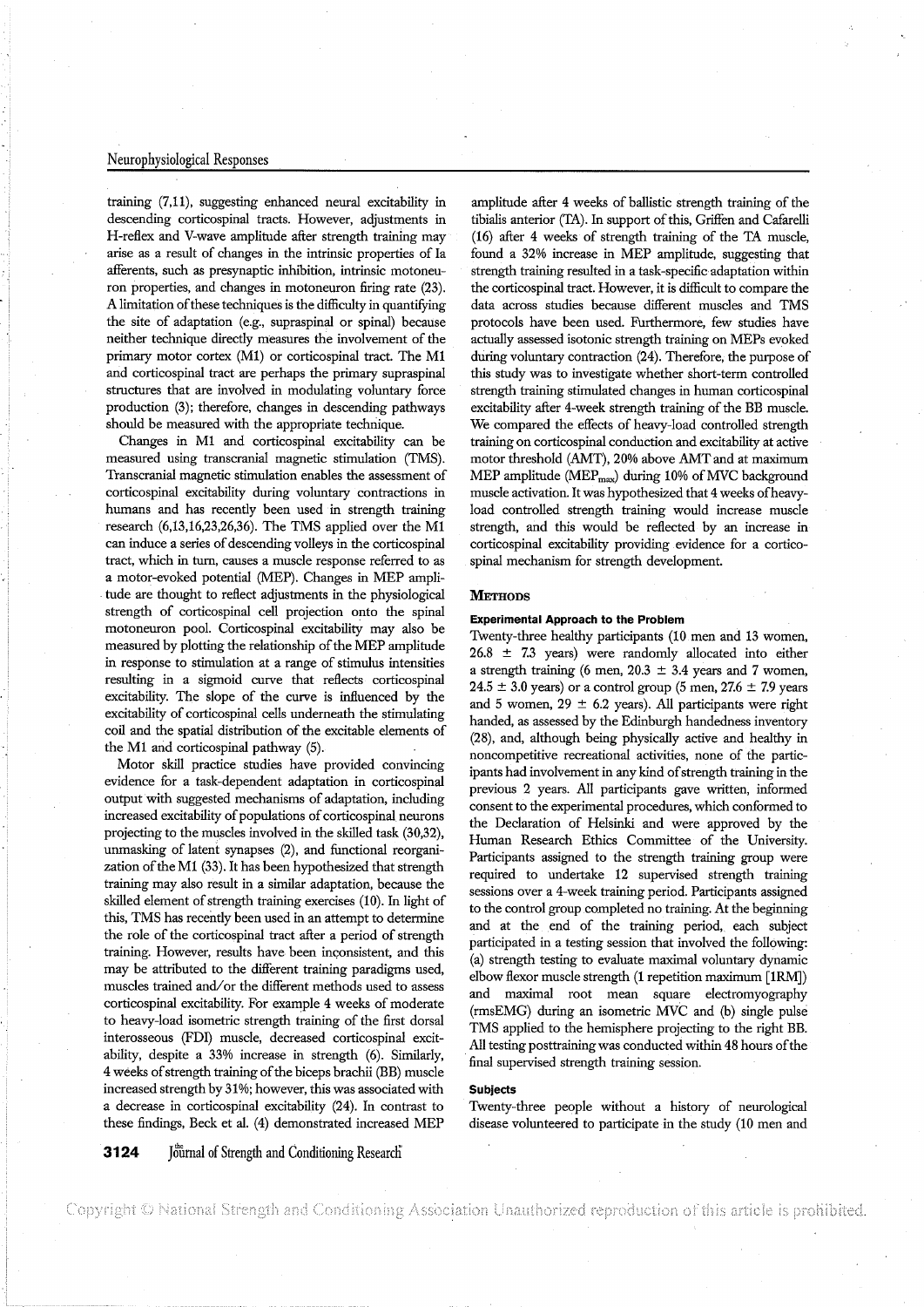13 women, 26.8 ± 7.3 years). Subjects were randomly allocated either to a strength training condition ( $n = 6$  men and 7 women 13), or to a control condition ( $n = 10$ , 5 men and 5 women). The handedness of the subjects was determined according to the Edinburgh Handedness Inventory (28). This questionnaire provided a measure of hand preference that is based on the hand used to perform a range of daily activities (e.g. writing, holding a soon, etc. ). All subjects gave written, informed consent to the procedures of the study, which conformed to the Declaration of Helsinki and were approved by the Human Research Ethics Committee of the university.

#### **Procedures**

*Maximum Strength Testing.* Participants in both groups performed a standard unilateral lRM test for the right arm. After the protocol ofMunn et al. (27), participants were asked what they believed their lRM elbow flexion strength was, and this load served as their initial starting weight. Participants performed the lRM test standing, holding a weighted dumbbell with one hand, with their elbow in full extension, forearm supinated, and the opposite arm placed behind their back while standing against a wall to prevent excessive body movement. Participants were then asked to flex their arm and lift the dumbbell as if doing a standard "biceps curl." If the trial was successful, the weight of the dumbbell was increased accordingly (0.5-kg increments) on each trial after a 3-minute recovery to minimize the development of muscular fatigue. This procedure continued until the subject could no longer complete one repetition and their prior trial served as their 1RM elbow flexion strength (27).

Arm Circumference. To determine whether there was any change in muscle hypertrophy as a result of the strength training program, arm circumference of the right upper arm was measured with a tape measure. Specifically, arm circumference was determined at the largest circumference of the upper arm while participants attempted a strong contraction of the elbow flexors in a shortened position, with the shoulder at 90° flexion and the forearm 45° to the upper arm (27).

*Strength Training Procedures.* The strength training group performed heavy-load strength training (80% of their lRM) of the right elbow flexors only, 3 times per week for 4 weeks (12 sessions in total). All training was supervised within the laboratory, and participants were instructed to train in the same way as tested, that is, with the contralateral limb placed behind their back. Biceps curls with a dumbbell were performed by undertaking flexion-extension movements of the elbow with the forearm supinated. The participants performed 4 sets of 6-8 repetitions at 80% lRM with a 3-minute recovery period between sets (27). Participants were required to perform each repetition with a repetition timing of 3-second concentric and 4-second eccentric, because previous research has demonstrated that slow

velocity strength training is associated with a greater level of neural adaptation compared to high velocity strength training alone and it is thought such adaptations may be mediated by peripheral feedback mechanisms thus contributing to strength development (21, 22). The principle of progressive overload was employed throughout the training period to maximize the training response (33). Specifically, when participants could complete 4 sets of 8 repetitions, at the beginning of the next training session, the training weight (kg) was increased by 5%.

*Electromyography and Transcranial Magnetic Stimulation.*  Surface EMG activity was recorded from. the right BB muscle using bipolar Ag-AgCl electrodes. Two electrodes were placed 2 cm apart over the BB muscle, located by manual muscle testing and placed over the belly of the muscle, with the third reference electrode (ground electrode) placed over the bony prominence at the elbow Qateral epicondyle). The area of electrode placement was prepared by shaving and cleaned with 70% isopropyl alcohol. The site was marked with permanent marker and continually maintained by the investigator and participant, to ensure no differences in electrode placement occurred relative to the innervation zone before and after the 4-week training period. Electromyographic signals were amplified  $(\times 1,000)$  with bandpass filtering between 10 Hz and 1 kHz and digitized at 1.5 kHz for 500 milliseconds using custom-designed software (National Instruments V4.0, Austin, TX, USA). The surface rmsEMG was calculated from a 500-milliseconds segment occurring during the asymptote of the MVC (15). To obtain the MVC, participants were seated in a chair with the elbow flexed to 90°, as measured by an electronic goniometer (Biometrics, Ladysmith, VA, USA), and with their hand in a supinated position. A dynamometer (Microfet2, Hoggan Health Industries, West Jordan, UT, USA) was positioned on a modifiable bench so the dynamometer was inside the participant's forearm at the level of the wrist. The participant was then instructed to flex the elbow against the dynamometer as forcefully as possible for 3 seconds. Three attempts, with a 2-minute rest between each attempt were performed. The trial with the highest MVC and rmsEMG level was recorded and subsequently used to determine background muscle activity during the TMS protocol. The standard criteria for measurement ofMVCs were fulfilled and included a period of familiarization (before data collection) and verbal encouragement, feedback of rmsEMG displayed on a computer monitor at the eye level, standardized verbal encouragement provided by the investigators and the rejection of a trial in the case the participant felt it was not a maximal effort (15).

The TMS testing followed the established protocols of Pearce and Kidgell (31). The MEPs were evoked by TMS of the contralateral motor cortical area projecting to the BB using a Magstim 200<sup>2</sup> stimulator (Magstim Co, Spring Gardens, United Kingdom), with a 70-mm figure of 8-coil

VOLUME 24 | NUMBER 11 | NOVEMBER 2010 **| 3125**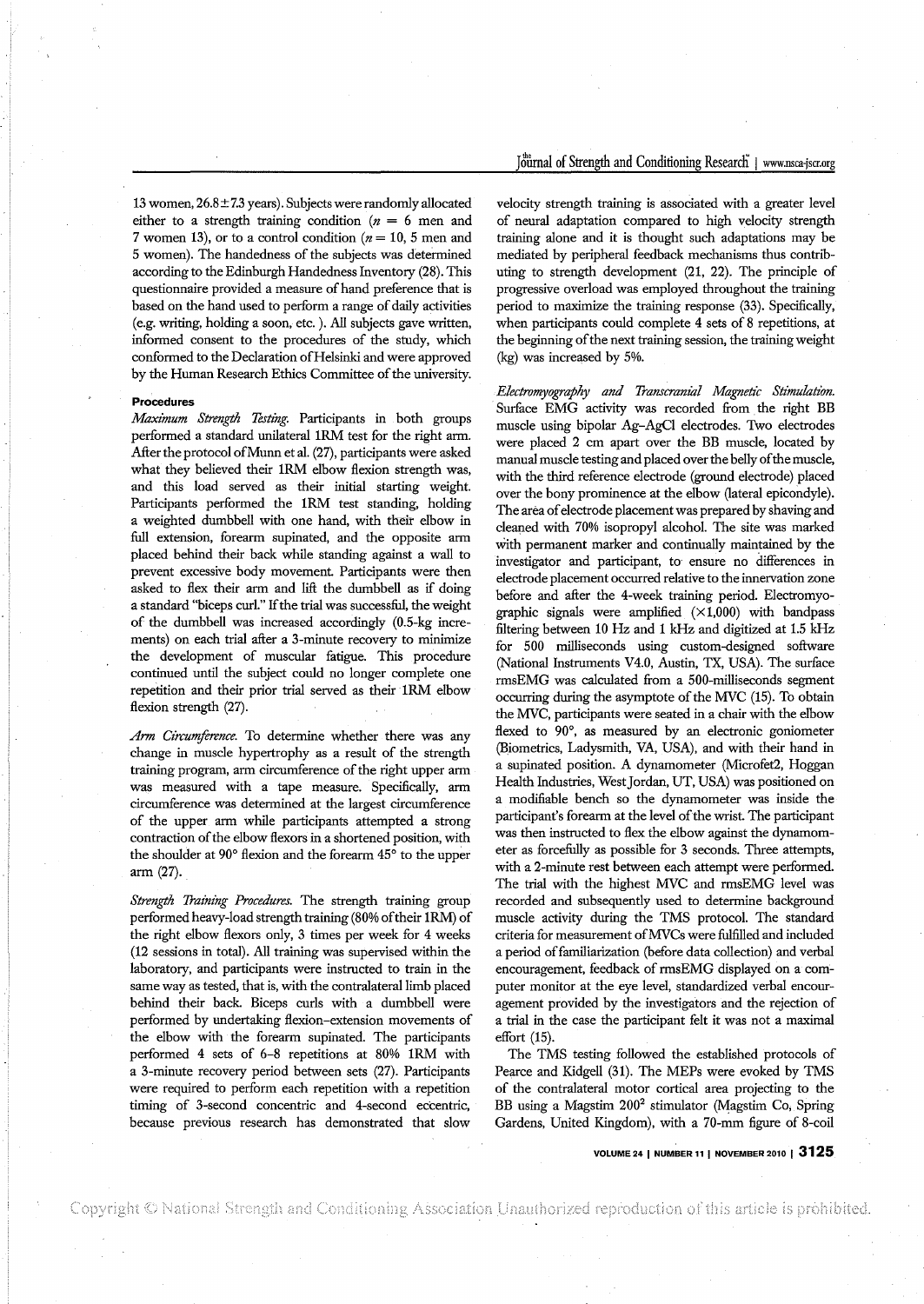

placed tangential to the skull in an antero-posterior direction, so that the current flowed in a counterclockwise direction for activating the left Ml (right-side muscles). For reliability of coil placement, participants wore a snugly fitting cap, positioned with reference to the nasion-inion and interaural lines (31). The cap was marked with sites at l-cm spacing in a latitude-longitude matrix to ensure reliable coil position throughout the testing protocol and for repeated testing sessions over the period of the study. The cap was checked constantly to ensure that no changes in cap position occurred. Sites near the estimated center of the BB area (4-7 cm lateral to the vertex) were explored to determine the site at which the largest MEP amplitude was observed, via visual inspection of the MEP waveform (Figure 1). This site was defined as the "optimal" site (31). At the optimal site, MEP stimulus-response curves were measured by delivering 2 sets of 5 TMS stimuli at intensities (5% of stimulator output steps) from a level below the participant's AMT until the plateau of MEP amplitude (i.e., until the amplitude did not increase with increased stimulation). The AMT was defined as the intensity at which an MEP could be obtained with at least 5 of the 10 stimuli with a peak-peak amplitude being greater than 200  $\mu$ V during 10% of MVC rmsEMG (35). The MVC rmsEMG was determined from the participant who performed an isometric MVC of their BB muscle on the bench with their elbow flexed to 90° and was used to control for background muscle activity during TMS trials. Each set of

**3126** • Journal of Strength and Conditioning Research

5 stimuli was delivered during a controlled, low level voluntary contraction of the BB muscle at  $10\%$  ( $\pm 3\%$ ) of MVC rmsEMG (35). Feedback of the participant's rmsEMG level was displayed on a computer monitor positioned 1.5 m away at the eye level using custombuilt software (National Instruments V4.0). Each stimulus was delivered in random intervals every 10-12 seconds to avoid stimulus anticipation and 30 second rest was provided between each set of stimuli to reduce the possibility of muscular fatigue.

#### **Statistical Analyses**

All MEPs collected  $(n = 10, 2)$ sets of 5 500-millisecond recordings, at each stimulus intensity from below participant's AMT to  $MEP_{\text{max}}$ , see Figure 1 for an example) were displayed and averaged online for visual inspection, in determining the optimal site, and then stored

off-line for further analysis. Stimulus-response curves were constructed according to the protocol of Carroll et al. (6).

Stimulus intensity was plotted against MEP amplitude, and the data were fitted with a 3 parameter sigmoid equation:

$$
MEP(s) = \frac{MEP_{MAX}}{1 + e^{m(S50-s)}},
$$

where *s* is stimulus intensity, *m* is the estimated slope, SSO is the estimated peak slope, and MEP<sub>max</sub> is the measured maximum the participant's MEP amplitude reached in a given trial. A nonlinear data fit iterative model to each participant's data using SPSSI7.0 (SPSS Inc, Chicago, IL, USA) was applied. This procedure estimated the values for *m*  and SSO and provided a measure of the curves fit to the data. All iterative fits significantly fitted the data.

All data were first screened for normal distribution. To have sufficient data to test for questions of normality, all MEP parameters (AMT, 20% above AMT and  $MEP_{max}$ ) and dynamic lRM strength data were used to establish the distributional properties. No variable's z-score of skew or kurtosis was excessive. Further, Shapiro-Wilk tests showed MEP amplitude at 20% above AMT, MEP<sub>max</sub>, and dynamic lRM strength variables were clearly normally distributed (20% above AMT, SW =  $0.9, p = 0.8$ ; MEP<sub>max</sub>, SW =  $0.9, p =$ 0.2; 1RM strength, SW = 0.8,  $p = 0.1$ ). Although the MEP amplitude at AMT was apparently not normally distributed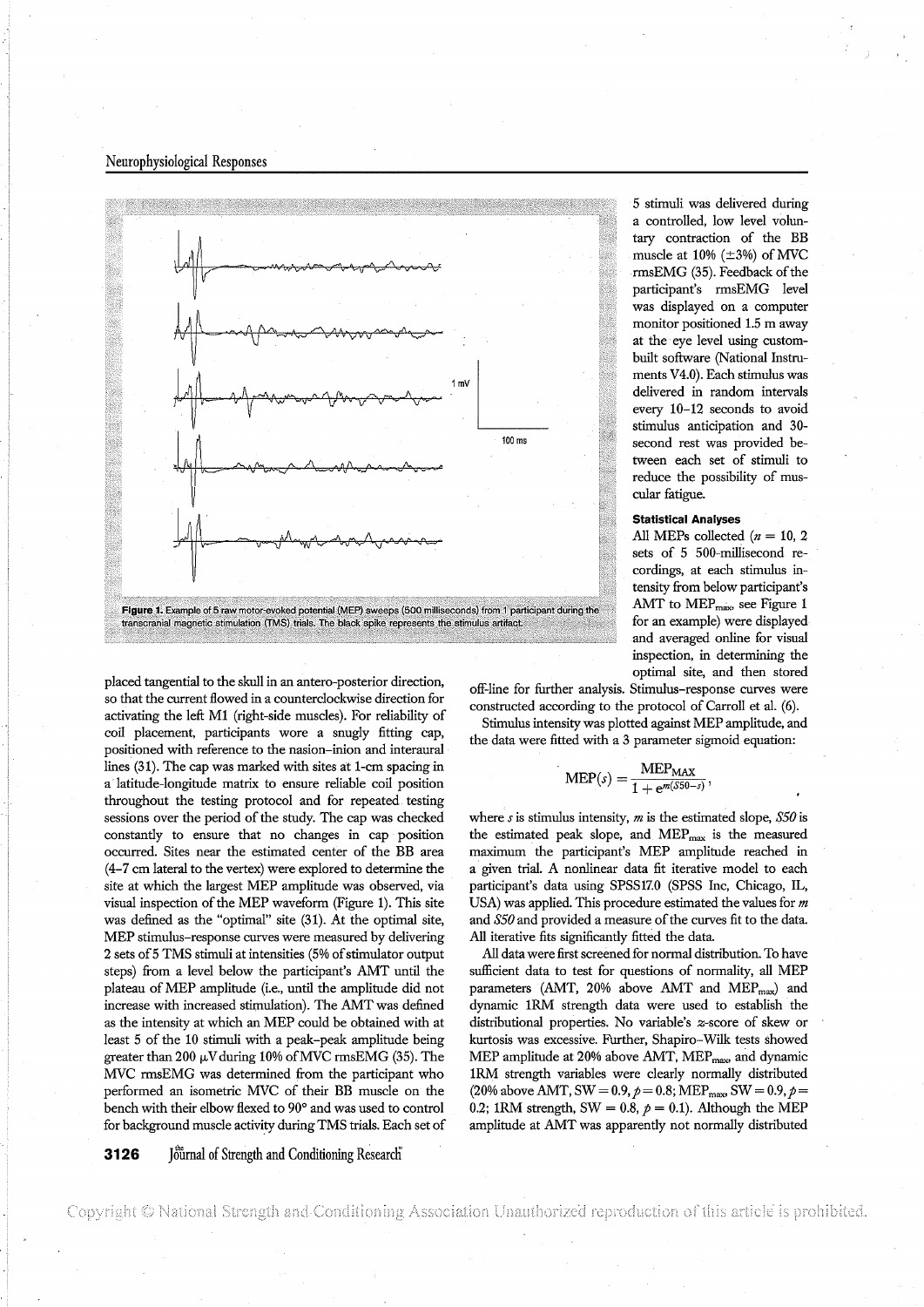(SW = 0.7,  $p = 0.01$ ), this violation was only mild after examination of frequency histograms and detrended Q-Q plots and was not considered sufficient to warrant a more conservative analytic strategy. Consequently, it was decided to treat the data as essentially normal in distribution. To identify changes in the functional properties of the corticospinal pathway, the slope and plateau values of the stimulusresponse curve were used to characterize the physiological strength of corticospinal connections projecting onto the spinal motoneuron pool innervating the right BE. Latency was calculated from stimulus artifact to MEP onset and MEP peak-to-peak amplitude was cursored and measured (32). Furthermore, MEP sweeps  $(n = 10)$  obtained at AMT, 20% above  $AMT$  and  $MEP_{max}$  were analyzed to quantify changes in membrane excitability and corticospinal cell recruitment after the strength training intervention (17). To test the hypothesis that unilateral strength training increases contralateral strength and corticospinal excitability, a 2-way analysis of variance, and Fisher's least significant difference procedure for post hoc testing, for the right arm was used to compare group interaction (trained vs. control) by testing session (pre vs. post) for each dependent variable (elbow flexion strength, rmsEMG, MEP latency, and amplitude). Test-retest reliability of the participants' girths, strength, and TMS data was assessed by applying coefficient of variation (CoV) using the method by Hopkins (20) and correlation coefficient. Data are presented as means *(±SD)* and effect size (ES) conventions were used for small (0.25), medium (0.5), and large (0.8) comparative effects (7). The level of significance used for all tests was set at  $p \le 0.05$ .

#### **RESULTS**

All participants completed the 4-week training intervention. Reliability in all measures (girths, strength, and TMS) in both



the trained and control groups, before the strength training intervention, were demonstrated with a CoV of less than 1%  $(r= 0.99)$  for arm girth measures;  $4.5\%$   $(r= 0.98)$  for strength measures and 3% for MEP amplitude between participants was variable and to be expected (38); however *intra*participant MEP amplitudes (taken under 10% of MVC tonic contraction) were reliable with a CoVof3.0% at AMT, 0.9% at 20% of AMT, and 1.2% at  $MEP_{max}$  (37).

#### **Voluntary Muscle Strength**

Figure 2 represents absolute changes (kg, ± *SD)* in strength after the training intervention for the training and control groups. There were no significant differences in dynamic elbow flexion strength (1RM) at baseline between the control and trained groups for the right arm  $(p = 0.86)$ . After the 4-week training intervention, 1RM elbow flexion strength increased by 28%  $(p = 0.0001, ES = 0.67)$  in the trained group  $(11.5 \pm 4.5 \text{ to } 14.8 \pm 5.2 \text{ kg}$ ; Figure 2). There were no differences in 1RM elbow flexion strength for the control group (13.3  $\pm$  4.2 to 13.2  $\pm$  4.3 kg;  $p = 0.34$ ).

#### **Arm Circumference**

No significant differences were observed in muscle girths between groups at pretraining (right arm trained group pre  $31.9 \pm 5.6$  cm vs. control group pre  $31.3 \pm 5.2$  cm,  $p = 0.4$ ). No significant differences in arm girths were observed within and between groups after the training period (right arm trained group post  $32.2 \pm 4.9$  cm vs. control group post  $31.4 \pm 3.3 \text{ cm}, \rho = 0.3$ ).

#### **Muscle Activation-rmsEMG**

There were no significant differences at pretraining for group mean right BB MVC rmsEMG activity between the groups (control, right arm:  $0.41 \pm 0.24$  mV; trained, right arm:  $0.50 \pm 0.20$  mV,  $p = 0.5$ ). There were also no differences after training to pretraining values within or between the groups (control, right arm:  $0.41 \pm 0.21$  mV; trained, right arm:  $0.58 \pm 0.17$  mV,  $\rho = 0.5$ ). Further, no interaction was found between groups by training  $(p=0.7)$ . Similarly, no differences were observed between rmsEMG at 10% of MVC contraction pre and posttesting sessions (precontroI. right arm:  $0.04 \pm 0.02$  mV; pretrained, right arm:  $0.05 \pm 0.02$  mV,  $p = 0.4$ ; postcontrol, right arm:  $0.04 \pm 0.02$  mV; posttrained, right arm:  $0.05 \pm 0.01$  mV,  $p = 0.5$ ).

#### **Latency**

No significant differences in latency duration were seen between groups at 20% above AMT at pretraining (left M1,  $p = 0.2$ ). After the training intervention, there was no significant difference in latency duration pre vs. posttraining in both trained Qeft M1: 13.1 ± 0.8 vs. 12.9 ± 0.3 milliseconds,  $p = 0.3$ ) and control groups (left M1: 12.9  $\pm$  0.50 vs. 12.8  $\pm$  0.5 milliseconds,  $p = 0.4$ ).

#### **Active Motor Threshold and Motor-Evoked Potentials**

Mean group data for the control and the trained groups for percentage of stimulator output at AMTare shown in Table 1.

**VOLUME 24 I NUMBER 11 I NOVEMBER** 2010 **I 3127**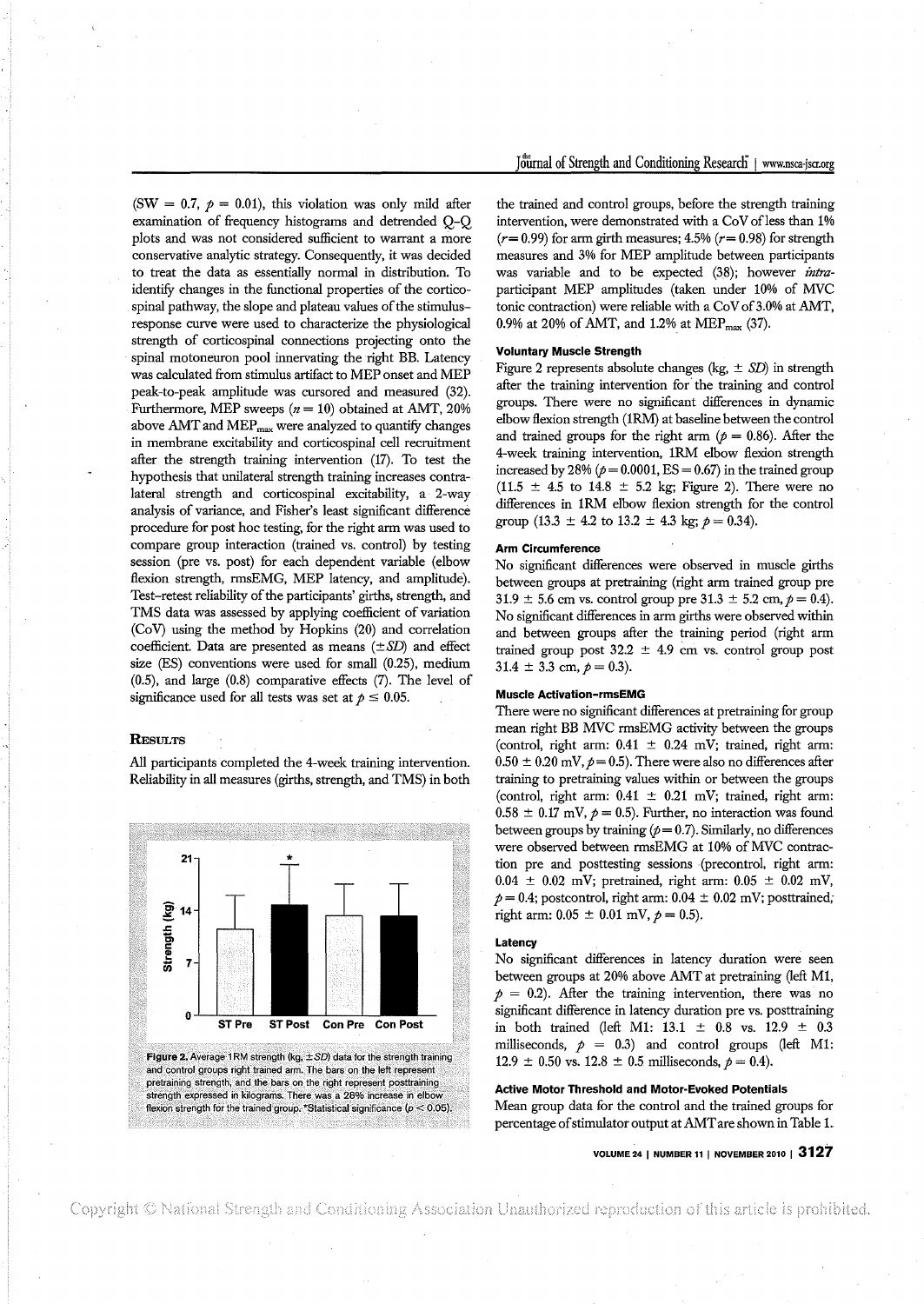|                           | Stimulator output at AMT (%)                       |                             |                                  | AMT amplitude (mV)                 |                                    | MEP amplitude (mV) @ 20%<br>above AMT |                                | $MEP_{max}(mV)$                    |
|---------------------------|----------------------------------------------------|-----------------------------|----------------------------------|------------------------------------|------------------------------------|---------------------------------------|--------------------------------|------------------------------------|
| Group                     |                                                    | Post                        | p.<br>D                          | Post                               | p.<br>D                            | Post                                  | å                              | Post                               |
| Left M1<br><b>Trained</b> | $50.0 \pm 10.4$<br>Control Left M1 $49.37 \pm 6.7$ | $49.5 + 9.6$<br>45.62 ± 7.7 | $1.04 \pm 0.72$<br>$0.82 + 0.28$ | $1.26 \pm 0.51$<br>$0.93 \pm 0.19$ | $2.87 \pm 1.42$<br>$2.45 \pm 0.92$ | $3.26 \pm 1.19$<br>$2.76 \pm 0.93$    | $3.35 + 1.81$<br>$2.81 + 0.96$ | $3.89 \pm 1.09$<br>$3.39 \pm 1.34$ |

# **3128 Journal of Strength and Conditioning Research**

There were no significant differences at pretraining for the percentage of stimulator output at AMT within and between the trained and control groups left M1  $(p = 0.3)$ . After the training period, there were no significant differences for percentage of stimulator output at AMT between the trained and control groups (control left M1 vs. trained left M1;  $p = 0.8$ ; Table 1).

Table 1 displays mean data for the control and trained groups for mean MEP amplitude at AMT, 20% above AMT and MEP<sub>max</sub> between groups before and after strength training. There was no significant difference in mean MEP amplitude at AMT at baseline between groups (left M1:  $p = 0.16$ . The MEP amplitude at AMT increased by 53%  $(p= 00.01, ES = 1.07)$  in the left M1 in the trained group after the training intervention. There were no significant differences  $(\rho = 0.32, ES = 0.2)$  in the mean MEP amplitude at AMT in left M1 in the control group after the training intervention. Further, there were no interaction effects between the groups  $(p = 0.2, ES = 0.4)$ .

There were no significant differences in the estimated slope  $(m)$  of the input-output curve after strength training in the trained group (pre:  $0.16 \text{ AU} \pm 0.06 \text{ AU}$ , post:  $0.15 \text{ AU} \pm 0.05$ AU,  $p = 0.4$ , ES = 0.18) for the left M1. Furthermore, no significant differences were identified for SSO after the training intervention for the left M1 (left M1: 4.9 AU  $\pm$  3.7 AU, post; 5.6 AU  $\pm$  4.8 AU,  $p = 0.6$ , ES = 0.16). There were no difference in the mean MEP amplitude at 20% above AMT at pretraining between, groups (left M1:  $p = 0.4$ , ES = 0.33).

There were also no significant differences  $(p = 0.6,$  $ES = 0.09$ ) in the MEP amplitude for the left M1 at 20% above AMT in the control group; however, there was a significant increase  $(33%)$  ( $p = 0.05$ , ES = 0.9) in the trained group after the intervention. No significant interaction effect was observed between the groups (left M1:  $p = 0.1$ , ES = 0.4).

There were no significant differences in mean  $\text{MEP}_{\text{max}}$ amplitude at pretraining between groups (left M1:  $p = 0.4$ ;  $ES = 0.08$ , see Table 1). After the training intervention, there was a 38% increase in the amplitude of the MEP<sub>max</sub> in the Left M1  $(p = 0.02, ES = 1.1)$ . There were no significant differences  $(p = 0.8, ES = 0.02)$  detected for the control group or any significant interaction effects (left M1:  $p = 0.3$ , ES = 0.4).

#### **DISCUSSION**

There have been limited studies that have attempted to determine the neural adaptations confined to the corticospinal tract projecting to the upper limb after a period of strength training (6,24,26). The aim of this study was to investigate the corticospinal responses after heavy-load controlled isotonic strength training of the elbow flexors. We hypothesized that this paradigm of strength training would increase corticospinal excitability because of the skilled element of performing each repetition in a controlled manner as it has recently been put forward that strength training and skill training may share similar characteristics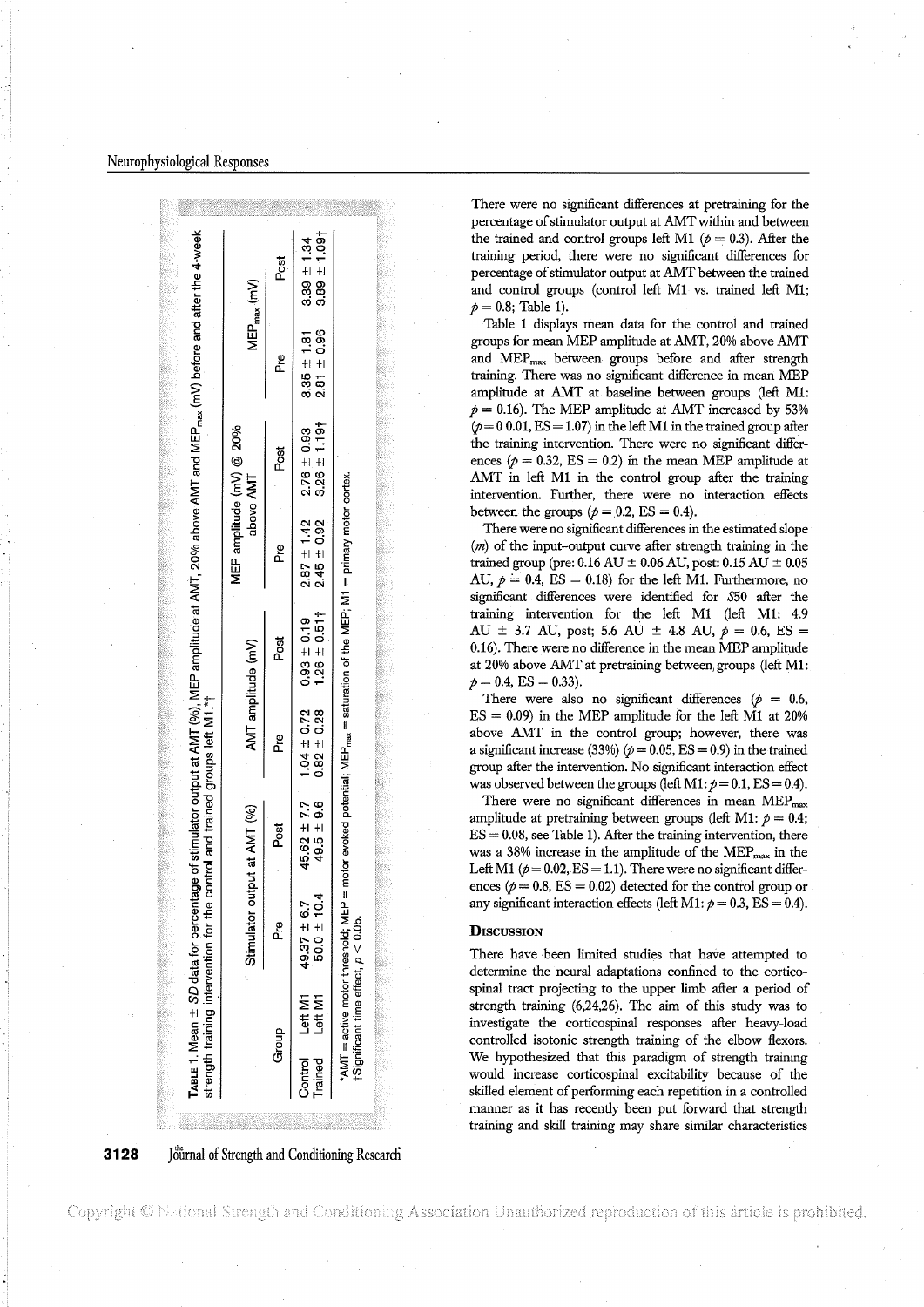that result in changes in corticospinal output (10,31). The main findings of the study were the significant increases in 1RM strength, in the absence of muscle hypertrophy and increased MEP amplitude at and above AMT. We found a 28% increase in 1RM strength after the strength training intervention concurring to previous short-term strength training studies that have used both isotonic and isometric contractions across a range of upper and lower limb muscles (11,16,24,26).

It has been proposed that increased excitability of populations of corticospinal cells projecting to spinal motoneurons controlling the trained muscles, may account for some of the observed increases in strength (23). The finding in this study of increased MEP amplitude at, and above AMT evoked by TMS demonstrates that heavy-load strength training altered the excitability of the corticospinal tract projecting to spinal motoneurons innervating the BB muscle. These findings are consistent with increases in corticospinal excitability after strength training that have previously been reported by Griffen and Cafarelli (16) and Beck et al. (4), however, inconsistent with the findings from Lee et al. (26), Carroll et al. (6), and Jensen et al. (24), who reported either a decrease or no change in corticospinal excitability. The factors that may contribute to the potential differences across studies, most likely reside in the different muscles subjected to strength training, the type of strength training employed, the conditions in which TMS was elicited and the strength of corticospinal projection to the spinal motoneurons innervating the trained muscles being different. For example, Lee et al. (26) strength trained the wrist abductors by performing 4 sets of 8 repetitions at 75% 1RM and increasing up to 85% 1RM. Also, TMS was applied to M1 during wrist abduction and extension and, as acknowledged by the authors, there may have been a lack of training and testing specificity (i.e., cortical stimulation during wrist abduction was obtained, but not adduction, although participants trained though wrist adduction). Further, the authors also suggested, which is in accordance with previous research (19), that voluntary activation of the extensor carpi radialis brevis was high for all participants at pretraining, suggesting that there was little room for improvement in neural drive. Similarly, the earlier study by Carroll et al. (6) strength trained an intrinsic hand muscle (FDI), where participants completed 4 sets of 6 repetitions at 70-85% 1RM. Each repetition was performed slowly; however, the exact repetition timing (tempo) was not provided, despite repetition tempo being an important component to exercise prescription and strength development (27). Likewise,Jensen et al. (24) had participants perform bicep curls for 4 weeks. The exact load lifted by participants throughout the training period, the timing of each repetition and how progressive overload was applied were not reported. Therefore, it may be necessary that all parameters of a strength training program (e.g., exercise selection, training load, repetition speed, and progressive overload) be accurately monitored. In this study,

#### Journal of Strength and Conditioning Research | www.nsca-jscr.org

we precisely controlled the timing to perform each repetition and increased the training load by 5% as soon as a participant could complete 4 sets of 8 repetitions. Another unique aspect to this study was that we actually started training novice participants at 80% of their 1RM, without any reported contraindications, while other studies started training at a lower intensity with a gradual increase up to 80%. Therefore, the novelty of this study was the use of a heavy-load in novice participants, the controlled timing to perform each repetition and this may explain the observed differences in corticospinal excitability between this study and that of others. Further, the consistent finding between this and that of Griffin and Cafarelli (16) and Beck et al. (4) study appears to reside in the type of strength training performed and the manner in which the repetitions were performed. Griffen and Cafarelli (16) and Beck et al. (4) isometrically strength trained the TA in a rapid manner (6  $\times$  10 and 4  $\times$  10 MVCs, respectively), demonstrating an increase in both strength and corticospinal excitability. It appears that training intensity and the manner in which the repetitions are performed are important for increasing neural transmission via the corticospinal pathway. Rapid isometric contractions and maximal strength training have previously been shown to elicit increases in corticospinal drive (8,11); therefore, the use of a heavy resistance in this study adds to the suggestion that training load and the manipulation of repetition velocity (i.e., tempo) is important for stimulating changes in strength that are mediated by the nervous system. The consistent findings between studies (i.e., 4, 8, 11,16, and this study) have important practical implications by demonstrating that to maximize strength gains via changes in neural control, strength and conditioning . coaches should focus on exercise technique, training intensity, and repetition velocity\_

Because repetitive skill training (both short term and long term) has been shown to increase neural excitability within populations of corticospinal cells (30), it may be important that the type of strength training prescribed should focus on skilled movements that challenge the nervous system (10,24). For example, increases in corticospinal excitability after ballistic strength training, which requires acceleration and deceleration forces has been shown to increase corticospinal excitability (4,36). Even though it has been suggested that corticospinal excitability may be unchanged after strength training because of low task complexity and limited peripheral feedback (21,24), repetitive movements against resistive loads that require a certain level of task complexity may underpin the corticospinal responses observed within this study and that of others (36). The time to complete each repetition employed in the present strength training program (3-second concentric and 4-second eccentric) increased the skilled element of performing a standard bicep curl exercise, leading to increased peripheral feedback, which has resulted in increased corticospinal excitability and this is consistent with previous research (21,22). Therefore, purposefully controlling the repetition tempo during both the concentric

VOLUME24! NUMBER11! NOVEMBER 2010 ! **3129**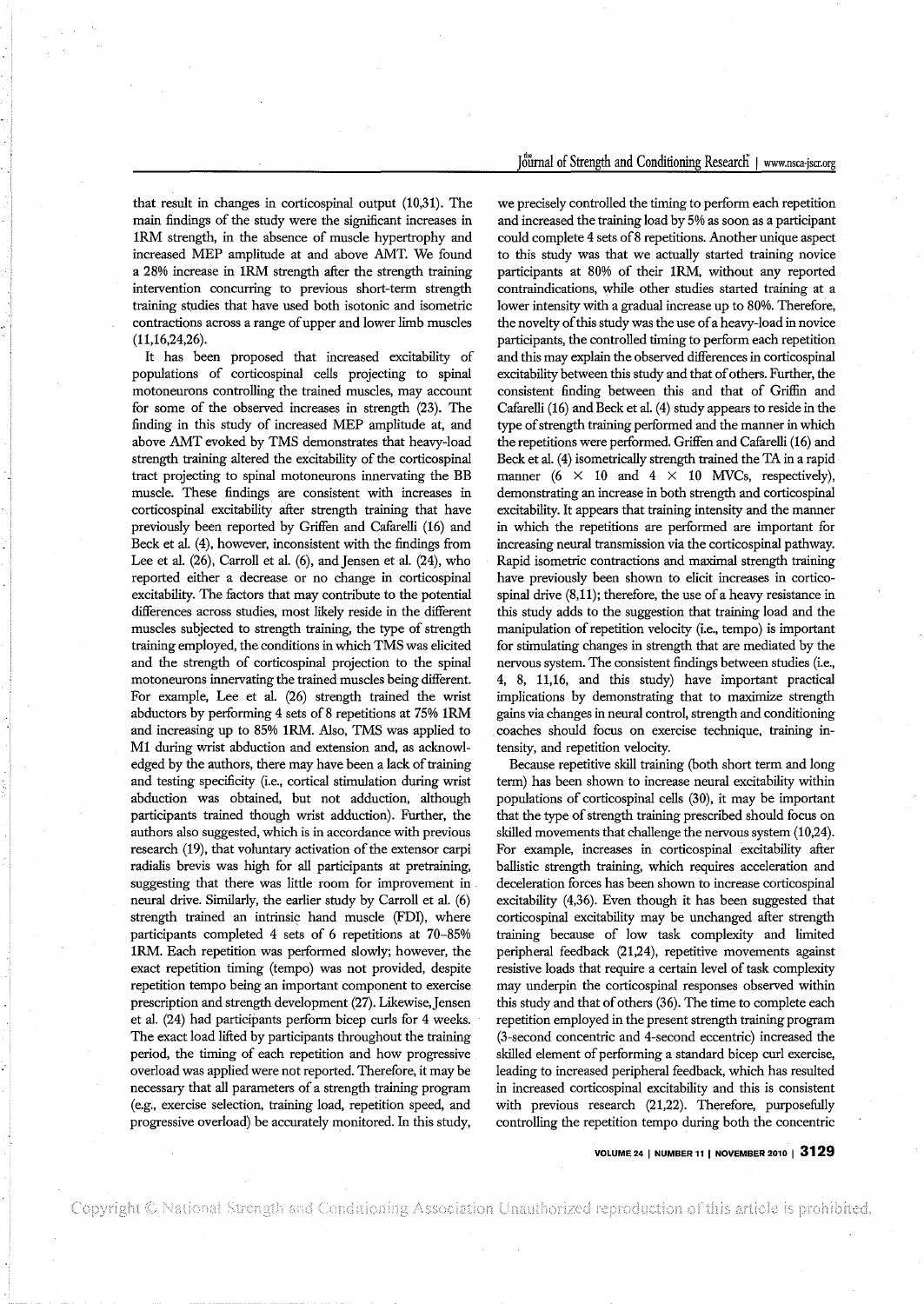and eccentric phases in this study has resulted in increased task complexity and peripheral feedback, which has led to increased corticospinal excitability. The repetition tempo used was based on our previous work that demonstrated increased corticospinal excitability when participants performed the same task, with the same force levels, under different levels of precision, being the timing of the movement (31). Therefore, we specifically prescribed a repetition tempo that would increase the level of precision and this may have contributed to an increase in task complexity and thus altered neural transmission via the corticospinal pathway.

The increase in the mean amplitude of the descending corticospinal volley at MEP<sub>max</sub> after strength training lends support to the concept of activity-dependent changes in corticospinal output and adaptive changes within the intrinsic properties of the corticospinal tract after strength training. These changes in corticospinal excitability (e.g., changes in corticospinal cell recruitment) likely reflect changes in cortical synapse number and/or synaptic strength  $(2)$ . Further, the strength training program used has resulted in some form of adaptation in the efficacy of existing corticospinal connections projecting onto the spinal motoneurons controlling the BB and these changes in MEP amplitude reflect the "unmasking" of dormant pre-existing corticospinal connections (2). Such connections are widespread and exhibit activity dependent modifications in synaptic strength within the corticospinal pathway after the acquisition of novel tasks by activating excitatory corticospinal cells (18). Because AMT and MEP amplitude are 2 related, but independent measures of corticospinal excitability, the observed changes in MEP amplitude at and above AMT, suggest that the strength training intervention has resulted in a shift in the balance between inhibitory and excitatory inputs onto cortical and/or spinal motoneurons. Moreover, the change in MEP amplitude above AMT, demonstrates an increase in the number and size of the descending volleys generated by the cortical stimulus or from an increase in the number of corticospinal cells activated. Overall, these changes suggest that, in the strength training group, there has been a change in the level of cortical and/or spinal excitability.

Although we have reported increased corticospinal excitability, given the divergent pattern of corticospinal cell projection onto spinal motoneurons and that MEPs evoked by TMS represent the entire corticospinal tract (9), it is possible that changes in strength may be related to adaptations in neural circuits not confined to the corticospinal tract. There may have been small adaptive changes at multiple sites within the central nervous system (CNS), which combined may have altered the way in which the BB was activated. There may also have been modifications in spinal motoneuron activity, subcortical neurons that are innervated by corticospinal tract fibers, and alterations within intracortical circuits. The observed changes in corticospinal excitability after strength training could simply reflect changes from input from other neural circuits that influence

the excitability of existing corticospinal cells. Aagaard et al. (1) demonstrated significant increases in evoked V-wave responses during MVCs after strength training, suggesting increased efferent drive (descending drive) from higher neural centers leading to increased  $\alpha$ -motorneuron excitability. This concept of increased descending drive has recently been supported by Del Balso and Cafarelli (8) and by Firnland et al. (11), who both reported increased supraspinal drive after 4 weeks of strength training a lower limb muscle. Because the corticospinal tract as a whole includes cortical circuitry, the motorneuron pool and its intrinsic properties, and spinal interneuronal pathways (35), increased excitability of the motorneuron pool and changes in presynaptic inhibition may have occurred and could explain the increases in strength observed. However, Griffen and Cafarelli (16) suggested that the larger MEP after training resulted from an increase in motor unit recruitment, indicating multiple potential sites of adaptation within the CNS after strength training (25). Because single motor unit behavior and spinal cord reflexes were not performed in this study, it cannot therefore, be excluded that modifications in the efficacy of neural transmission across synaptic connections between corticospinal fibers and spinal motoneurons may have occurred, thus in part explaining the changes in strength.

In light of this, this investigation demonstrated, using TMS, an increase in MEP amplitude during a 10% rmsEMG background contraction at stimulus intensities at and above AMT after 4 weeks of strength training the BB muscle. These data suggest increased excitability of pre-existing but dormant connections within corticospinal cells projecting onto the motorneuron pool innervating the BB and adaptive changes within the stimulus-response properties of the corticospinal tract, possibly contributing to the changes in strength. It cannot be ruled out that changes in excitability or inhibition within other neural circuits in the nervous system not confined to the M1 and corticospinal tract were also involved. Despite this, the data extend on the current research by demonstrating changes in corticospinal excitability; however, further research is still required as there still remains contradictory evidence for neural adaptations confined to the M1 and corticospinal tract after a period of strength training. Therefore, at present, it is difficult to identify the specific neural mechanism that contributes to the observed changes in strength, suggesting that the adaptive neural response to strength training are most likely because of multiple mechanisms confined to both cortical and subcortical regions of the nervous system. In an attempt to explore the corticospinal responses to strength training in greater detail, future studies should investigate the task-dependent effects of different types of strength training by comparing isometric strength training to dynamic strength training to determine if the corticospinal responses are task dependent. In addition, future investigations should also examine the corticospinal responses after different repetition timing of movement and the effect of heavy-load strength

# **3130** Journal of Strength and Conditioning Research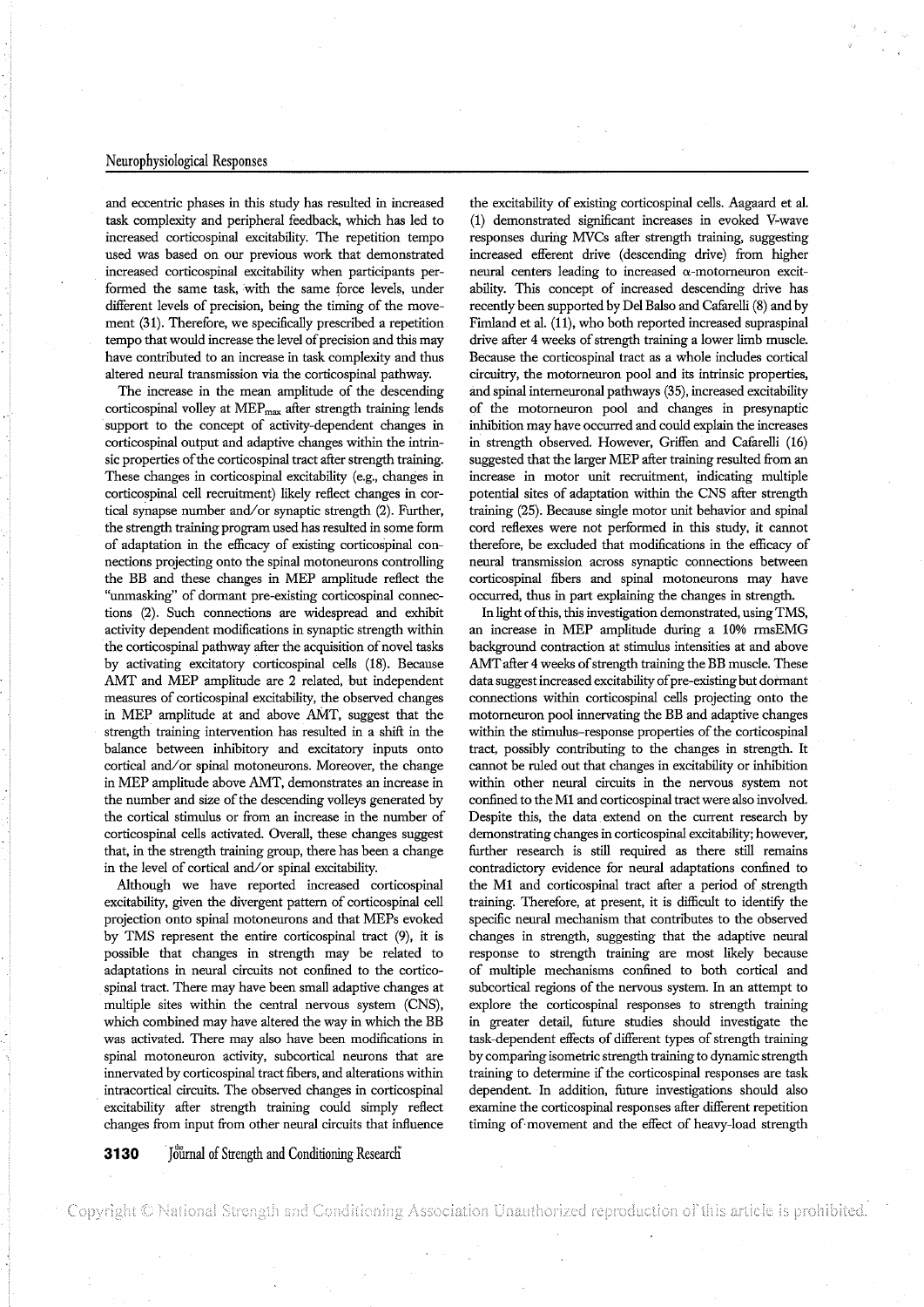training (such as that used in this study) on different muscles, such as the deltoid.

#### PRACTICAL APPliCATIONS

The findings from this study have a number of practical applications to strength and conditioning practitioners. For example, the data demonstrate that controlled tempo isotonic strength training increases corticospinal drive onto spinal motoneurons, and this results in improved force production and this has important implications for neuromuscular rehabilitation. Purposefully controlling the tempo of each repetition increases neural drive that may be modulated by mechanisms associated with increased peripheral feedback (21,22). Increasing peripheral feedback and proprioception are important for regaining strength after injury. For the strength and conditioning practitioner, these data demonstrate that heavy-load controlled strength training increases neural drive and would support the notion for prescribing heavy-load training to induce maximal strength increases.

#### **REFERENCES**

- 1. Aagaard, P, Simonsen, EB, Andersen,JL, Magnusson, P, and Dyhre-Poulsen, P. Neural adaptation to resistance training: changes in evoked V-wave and H-reflex responses. *J Appl Physiol92:*  2309-2318, 2002.
- 2. Adkins, DL, Boychuk,J, Remple, MS, and Kieim,JA. Motor training induces experience-specific patterns of plasticity across motor cortex and spinal cord. J **Appl Physiol** 101: 1776-1782, 2006.
- 3. Ashe,]. Force and the motor cortex. *Behav Brain Res* 86: 1-15, 1997.
- 4. Beck, S, Taube, W, Gruber, M, Amtage, F, Gollhofer, A, and Schubert, M. Task-specific changes in motor evoked potentials of lower limb muscles after different training interventions. *Brain Res*  1179: 51-60, 2007.
- 5. Carroll, TJ, Riek, S, and Carson, RG. Reliability of the input-output properties of the cortico-spinal pathway obtained from transcranial magnetic and electrical stimulation. *J Neurosci Meth* 112: 193-202, 2001.
- 6. Carroll, TJ, Riek, S, and Carson, RG. The sites of neural adaptation induced by resistance training in humans. *J Physiol* 544: 641-652, 2002.
- 7. Cohen,]. *Statistical Power Analysis for the Behavioral Sciences.*  Hillsdale, NJ: Erlbaum, 1988.
- 8. Del Balso, C and Cafarelli, E. Adaptations in the activation of human skeletal muscle induced by short-term isometric resistance training. J Appl Physiol 103: 402-411, 2007.
- 9. Devanne, H, Lavoie, BA, and Capaday, C. Input-output properties and gain changes in the human corticospinal pathway. *Exp Brain Res*  114:329-338,1997.
- 10. Farthing, JP. Cross-education of strength depends on limb dominance: Implications for theory and application. *Exerc Sport Sci Rev* 37: 179-187, 2009.
- 11. Fimland, M, Helgerud, J, Gruber, M, Leivseth, G, and Hoff, J. Functional maximal strength training induces neural transfer to single-joint tasks. *Eur* J *Appl Physioll07:* 21-29, 2009.
- 12. Fling, BW, Anita, CA, and Kamen, G. Motor unit synchronization in FDI and biceps brachii muscles of strength-trained males. J *Electromyogr Kinesiol19:* 800-809,2009.
- 13. floeter, MK and Rothwell,JC. Releasing the brakes before pressing the gas pedal. *Neurology* 53: 664-665, 1999.

#### Journal of Strength and Conditioning Research | www.nsca-jscr.org

- 14. Folland, JP and Williams, AG. The adaptations to strength training: Morphological and neurological contributions to increased strength. Sports Med 37: 145-168, 2007.
- 15. Gandevia, Sc. Spinal and supraspinal factors in human muscle fatigue. Physiol Rev 81: 1725-1789, 2001.
- 16. Griffin, L and Cafarelli, E. Transcranial magnetic stimulation during . resistance training of the tibialis anterior muscle. *J Electromyogr*  Kinesiol 17: 446-452, 2007.
- 17. Hallett, M. Transcranial magnetic stimulation: A primer. *Neuron 55:*  187-199,2007.
- 18. He, SQ, Dum, RP, and Strick, PL. Topographic organization of corticospinal projections from the frontal lobe: Motor areas on the medial surface of the hemisphere. *J Neurosci* 15: 3284-3306, 1995.
- 19. Herbert, RD, Dean, C, and Gandevia, SC. Effects of real and imagined training on voluntary muscle activation during maximal isometric contractions. *Acta Physzol Scand* 163: 361-368,1998.
- 20. Hopkins, WG. Measures of reliability in sports medicine and science. *Sports Med30:* 1-15,2000.
- 21. Hortobagyi, T, Hill,JP, Houmard,JA, Fraser, DD, Lambert, NJ, and Israel, RG. Adaptive responses to muscle lengthening and shortening in humans. *J Appl Physiol* 80: 765-772, 1996.
- 22. Hortobágyi, T, Lambert, NJ, and Hill, JP. Greater cross education following training with muscle lengthening than shortening. *Med Sci Sports Exerc* 29: 107-112, 1997.
- 23. Hortobágyi, T, Richardson, SP, Lomarev, M, Shamim, E, Meunier, S, Russman, H, Dang, N, and Hallett, M. Chronic low-frequency rTMS of primary motor cortex diminishes exercise training-induced gains in maximal voluntary force in humans. *J Appl*  Physiol 106: 403-411, 2009.
- 24. Jensen, JL, Marstrand, PC, and Nielsen, JB. Motor skill training and strength training are associated with different plastic changes in the central nervous system. *J Appl Physiol* 99: 1558-1568, 2005.
- 25. Kamen, G and Knight, CA. Training-related adaptations in motor unit discharge rate in young and older adults. J Gerontol A Biol Sci *Med Sci* 59: 1334-1338, 2004
- 26. Lee, M, Gandevia, SC, and Carroll, T. Short-term strength training does not change cortical voluntary activation. *Med Sci Sports Exere.*  41: 1452-1460,2009.
- 27. Munn, J, Herbert, RD, Hancock, MJ, and Gandevia, Sc. Resistance training for strength: effect of number of sets and contraction speed. *Med Sci Sports Exerc* 37: 1622-1626, 2005.
- 28. Oldfield, RC. The assessment and analysis of handedness: The Edinburgh inventory. *Neuropsychologia* 9: 97-113, 1971.
- 29. Palmieri, RM, Ingersoll, CD, and Hoffinan, MA. The Hoffinann reflex: Methodologic considerations and applications for use in sports medicine and athletic training research. *J Athl Train* 39: 268-277, 2004.
- 30. Pascual-Leone, A, Nguyet, D, Cohen, LG, Brasil-Neto, JP, Cammarota, A, and Hallett, M. Modulation of muscle responses evoked by transcranial magnetic stimulation during the acquisition of new fine motor skills. *J Neurophyszol74:* 1037-1045, 1995.
- 31. Pearce, AJ and Kidgell, DJ. Comparison of corticomotor excitability during visuomotor dynamic and static tasks. *J Sci Med Sport 13:*  167-171,2010.
- 32. Pearce, AJ, Thickbroom, GW, Byrnes, ML, and Mastaglia, FL. Functional reorganisation of the corticomotor projection to the hand in skilled racquet players. Exp *Brazn Res* 130: 238-243, 2000.
- 33. Peterson, MD, Rhea, MR, and Aivar, BA. Applications of the doseresponse for muscular strength development: A review of metaanalytic efficacy and reliability for designing training prescription. *J Strength Cond Res* 19: 950-958, 2005.
- 34. Porter, R. The corticomotoneuronal component of the pyramidal tract: Corticomotoneuronal connections and functions in primates. *Brazn Res* 357: 1-26, 1985.

VOLUME 24 I NUMBER 11 I NOVEMBER 2010 I **3131**